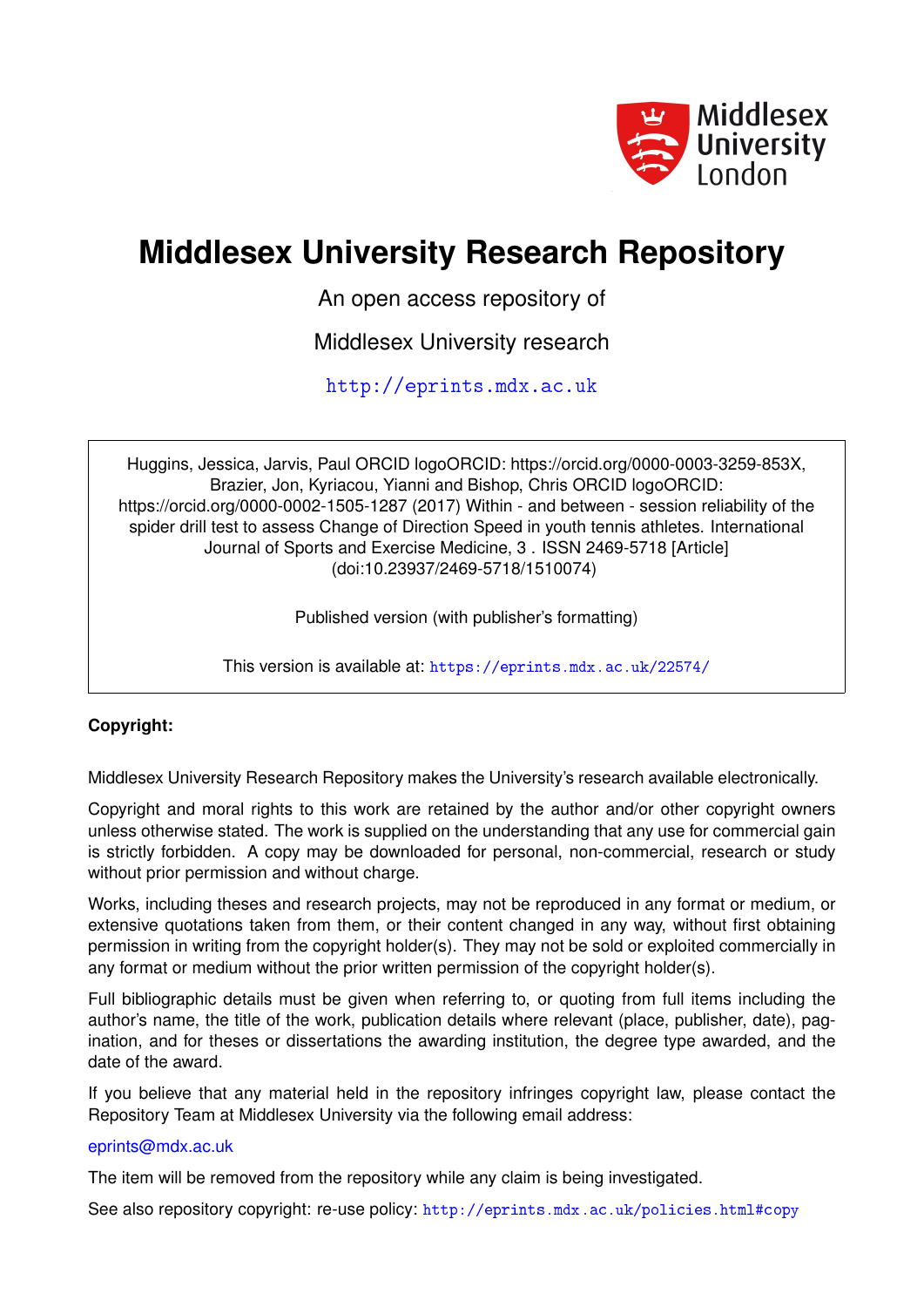

Huggins et al. Int J Sports Exerc Med 2017, 3:074 Volume 3 | Issue 5 DOI: [10.23937/2469-5718/151007](https://doi.org/10.23937/2469-5718/1510074)4 Open Access

#### *RESEARCH ARTICLE*

# **Within - and between - Session Reliability of the Spider Drill Test to Assess Change of Direction Speed in Youth Tennis Athletes**

Jessica Huggins<sup>1</sup>, Paul Jarvis<sup>1</sup>, Jon Brazier<sup>2</sup>, Yianni Kyriacou<sup>1</sup> and Chris Bishop<sup>1\*</sup>

*1 London Sport Institute, Middlesex University, UK 2 Department of Sport and Exercise Science, City and Islington College, UK*

**\*Corresponding author:** *Chris Bishop, London Sport Institute, Middlesex University, Allianz Park, Greenlands Lane, NW4 1RL, UK, E-mail: C.Bishop@mdx.ac.uk*

#### **Abstract**

Agility or Change of Direction Speed (CODS) is a critical physical attribute in a sport such as tennis, which is categorised by frequent and multiple changes of direction. Recently, a CODS test called the 'spider drill' has been used to assess tennis athletes' ability to change direction. To the authors' knowledge, no study has solely assessed its reliability and compared this with other commonly-used CODS tests; thus, this was the aim of the study. Ten nationally ranked youth tennis athletes (age: 15.1 ± 2.6; mass: 66.4 + 17.2 kg; height: 163.0 + 16.2 cm) completed three trials of the spider drill, modified t-test and pro-agility test on two separate testing occasions. All CODS tests had low typical percentage error, both within-sessions (CV = 1.8 - 4.1%), and between session (CV =  $1.2 - 3.7%$ ). The SEM was also consistent within tests both within- and between- testing sessions. Within-session test-retest consistency illustrates strong reliability for the spider drill (ICC = 0.93, 0.95), modified t-test (ICC = 0.79, 0.83), however for pro-agility session 2 fell outside of the accepted threshold (ICC = 0.88, 0.69). These trends were similar when assessing between-session consistency, with both the spider drill and modified t-test providing high levels of reliability (ICC = 0.95 and 0.97 respectively). However, the pro-agility fell outside of the accepted threshold (ICC =  $0.66$ ), with 95% confidence intervals wide-ranging in nature (95% CI: 0.11 - 0.9). These results suggest that the spider drill and modified t-test are both reliable tests when measuring CODS within youth tennis athletes. Strength and conditioning practitioners could consider changes in excess of  $\pm$  1.1% as meaningful (based off the SDD) when assessing CODS through the spider drill or modified t-test within youth tennis athletes.

#### **Keywords**

CODS, Change of direction, Reliability, Spider drill, Modified t-test, Pro-agility

#### **Introduction**

Agility has been identified as key to athletic success within numerous intermittent sports [[1](#page-5-0)-[5](#page-5-1)], with tennis being a prime example [[6](#page-5-2)-[8](#page-5-3)]. Within typical tennis match play, literature reports the average point length to last less than 10 seconds, with an average of 4 changes of direction per point [\[9](#page-5-4),[10](#page-5-5)]. Proficient movement in multiple directions, especially the lateral plane of motion is required [[7,](#page-5-6)[11\]](#page-5-7), and this is supported by time motion analysis data which has shown elite players average four changes in direction per point and approximately 1000 changes in direction per match [[7](#page-5-6)]. Additionally, Roetert, et al. [\[8](#page-5-3)] also concluded that agility was the best physical indicator to selection ranking amongst elite players. Considering agility is an integral component to athletic success in tennis, Strength and Conditioning (S&C) coaches need to be able to successfully assess a player's performance for this physical attribute. The importance of a field-based assessment throughout the year has proven beneficial to an athlete's development, as coaches can then accurately monitors an athletes progress and highlight strengths and weaknesses in order to tailor training programmes accordingly [[10](#page-5-5)[-12](#page-6-0)].

Despite its importance towards the tennis population, the definition of agility is often the subject of debate amongst the sport science community [[13](#page-6-1)-[16\]](#page-6-2). Within the literature, agility has been referred to by several definitions [[13](#page-6-1),[14](#page-6-3),[16](#page-6-2)[-20](#page-6-4)]. The most recent definition of agility describes elements of decision making



**Citation:** Huggins J, Jarvis P, Brazier J, Kyriacou Y, Bishop C (2017) Within - and between - Session Reliability of the Spider Drill Test to Assess Change of Direction Speed in Youth Tennis Athletes. Int J Sports Exerc Med 3:074. [doi.org/10.23937/2469-5718/151007](https://doi.org/10.23937/2469-5718/1510074)4

**Received:** May 25, 2017; **Accepted:** September 18, 2017; **Published:** September 20, 2017 **Copyright:** © 2017 Huggins J, et al. This is an open-access article distributed under the terms of the Creative Commons Attribution License, which permits unrestricted use, distribution, and reproduction in any medium, provided the original author and source are credited.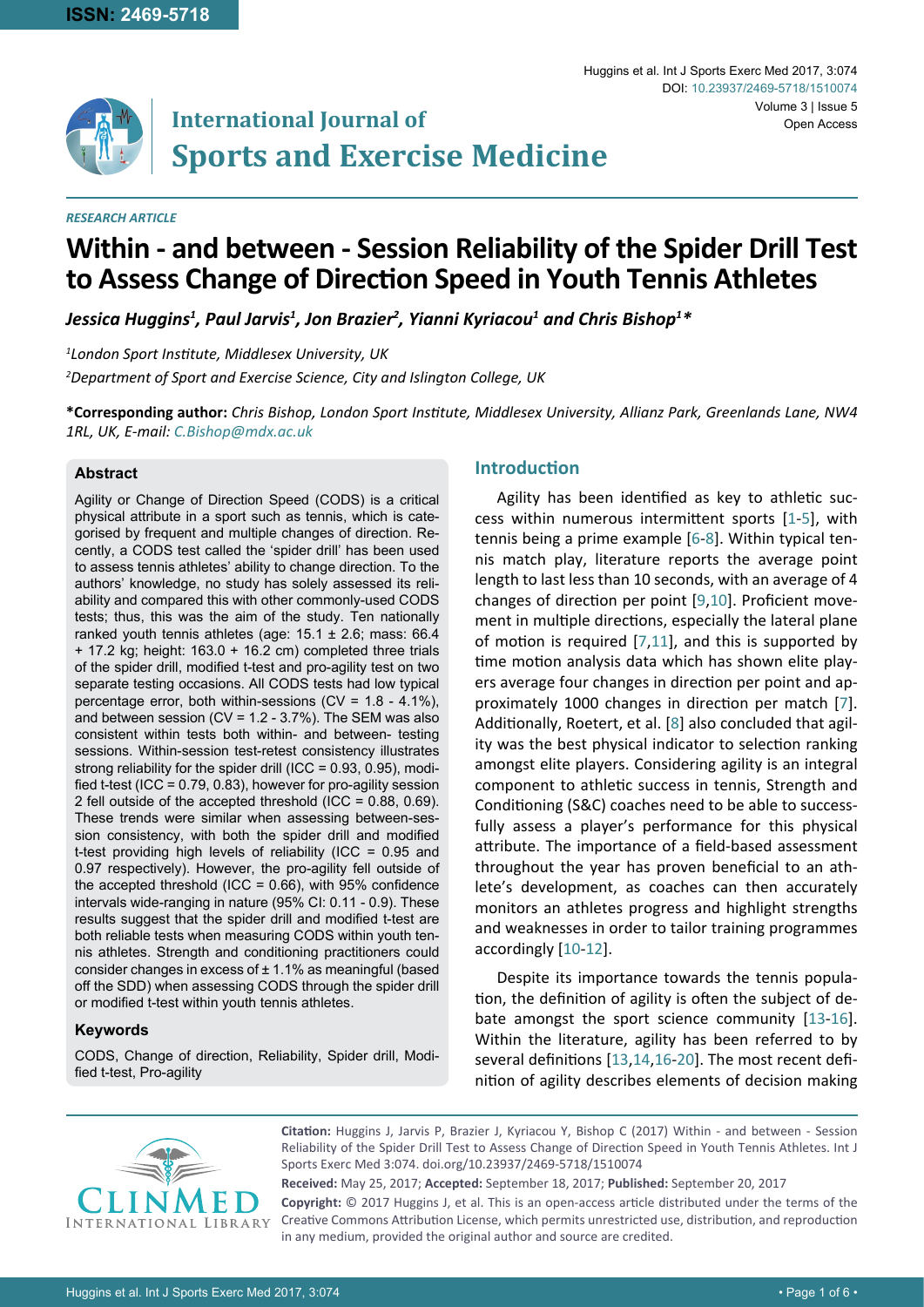and perceptual motor skills and has therefore caused many to suggest that some field-based assessments used by S&C coaches are inappropriate due to their lack of response to a stimulus [[13](#page-6-1)[,14,](#page-6-3)[21](#page-6-5)]. However, it should be noted that recreating the 'decision-making' aspect of agility may in fact be incognisant. A review by Kovacs [[7](#page-5-6)] highlights how every point in tennis is vastly different in nature, rendering the cognitive and perceptual demands as inconsistent. As a result of this, Change of Direction Speed (CODS) tests are considered favourable [[15](#page-6-6)].

Two commonly used CODS assessments are the modified t-test and pro-agility [[11](#page-5-7)[,22,](#page-6-7)[23](#page-6-8)]. Both are argued to be suitable and practical methods for the assessment of CODS performance of tennis players due to their emphasis on both linear and lateral movement patterning, acceleration and subsequent deceleration, of which is considered highly important for tennis performance [\[6](#page-5-2)[,7](#page-5-6),[11](#page-5-7)]. Equally, both assessments cover a total distance of 20 m, which may be pertinent to tennis as distances covered tend not to exceed 12 m [[23](#page-6-8)]. However, though these two CODS assessments are heavily documented within the literature to produce reliable and sufficient results [[15](#page-6-6),[22](#page-6-7)[,23\]](#page-6-8), to the authors' knowledge, they have not been examined specifically amongst the tennis population. Additionally, a less wellknown CODS assessment is gaining popularity among the United States Tennis Association (USTA); the spider drill [\[8](#page-5-3),[12,](#page-6-0)[24,](#page-6-9)[25\]](#page-6-10). Though Eriksson, et al. [[12](#page-6-0)] acknowledges that the movement patterns observed within this drill are very much like the movement patterns seen within tennis match play, at present there appears to be limited recognition to the application of the spider drill within the literature, particularly in respect to its reliability within youth tennis athletes [[8](#page-5-3)[,24](#page-6-9),[25](#page-6-10)].

As CODS is considered key to athletic success among tennis players [[6](#page-5-2)-[8](#page-5-3),[11](#page-5-7)], it is within the interest of S&C coaches to select the most appropriate field-based assessment that can mimic the movement patterns of the sport and monitor the effects of training amongst athletes year-round [[11](#page-5-7)[,12,](#page-6-0)[21](#page-6-5)]. Therefore, the primary aim of this study is to conduct a direct evaluation of all three previously mentioned CODS assessments (spider drill, modified t-test and pro-agility) in respect to their test retest reliability within elite youth tennis athletes, and to identify the Smallest Detectable Difference (SDD) between testing sessions.

# **Methods**

#### **Approach to the problem**

In order to fulfil the requirements of this study, nationally ranked tennis athletes were required to attend three separate testing sessions. Session 1 was a familiarisation session, whereby participants were subjected to the experimental conditions. This enabled all participants to practice each of the CODS assessments 5 times, with a full verbal explanation and visual demonstration provided. Sessions 2 and 3 were data collection sessions, where by all subjects completed three trials for each of the CODS tests.

# **Subjects**

Ten elite youth tennis athletes (age:  $15.1 \pm 2.6$ ; mass: 66.4 + 17.2 kg; height: 163.0 + 16.2 cm) from a high-performance tennis academy volunteered to participate in this study. All participants were nationally ranked (within the top 700 players for their respective age group in the UK). Participants were excluded from the study if they did not have a national ranking and/or were suffering from an injury at the time of testing. Prior to any performance testing, medical screening in the form of a PAR-Q and consent form were completed. Where participants were under 18 years of age, a consent form and information sheet was provided to their parents/ guardians for them to sign on behalf of the individual. Ethical approval was granted by the London Sport Institute, Middlesex University.

#### **Procedures**

All participants were required to complete a total of three trials on each of the testing days for all three CODS assessments, to enable the calculation of both within- and between- session reliability. All trials were completed on an indoor tennis court located at a high-performance tennis academy, with the timing of testing controlled for and thus conducted at the same time of day for each individual respectively. Total time was recorded using electronic timing gates (Brower Timing System, Salt Lake City, Utah, USA), and was recorded to the nearest hundredth of a second. In line with previous CODS research [[15](#page-6-6)], athletes were given a minimum rest period of three minutes between each trial, and three minutes between each test. If/when athletes breached the methodological guidelines for each test (e.g. by failing to reach the line for a COD step), the trial was voided, and an additional trial was conducted following three minutes of rest. Athletes were provided with a standardised warm-up progressive in specificity to the demands of the CODS tests prior to each testing session, inclusive of warm up trials for each of these tests respectively. This was to both minimise the risk of injury, but also to negate any potential warm up effect/ learning effect within trials throughout data collection. The warm-up procedure followed a similar protocol to the RAMP methodology (i.e. raise, activate, mobilise and potentiate), which has been suggested to be an effective protocol to follow prior to physical activity [[26\]](#page-6-11).

**Spider drill:** Considering the spider drill is less well known in the academic literature, a schematic has been provided outlining test protocols [\(Figure 1](#page-3-0)). Timing gates were set up at a height of 1 m for all participants 3 m behind the baseline, so as to avoid any collisions when returning to the centre point after each sprint.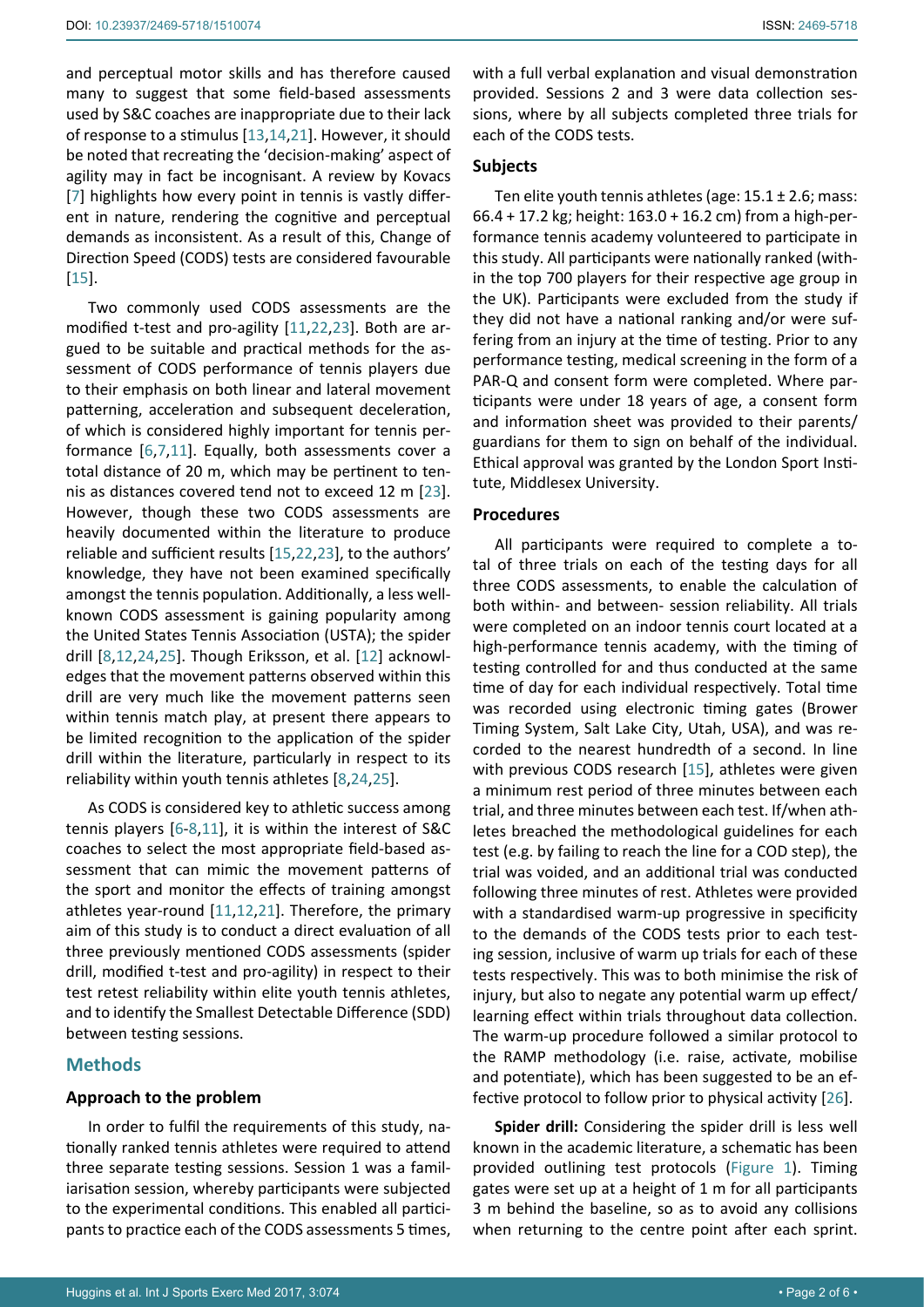<span id="page-3-0"></span>

On command, participants were instructed to break the beam of the timing gates officially starting the assessment. Participants were required to complete all sprints as outlined in [Figure 1](#page-3-0), starting with the sprint to the right first (number 1) and then working in an anti-clockwise direction thereafter. Sprint numbers 1 and 5 represent a distance of 4.11 m whilst numbers 2, 3 and 4 each measure 5.49 m. Each sprint required athletes to return to the centre point on the baseline before starting the next. Once the final sprint was completed (returning from 'sprint 5' as viewed in [Figure 1](#page-3-0)), athletes were required to turn right 90° to complete the three metre sprint through the timing gates completing the test.

**Modified T-test:** Test protocols were conducted in line with previously validated procedures [[23](#page-6-8)], with timing gates were set at a height of 1 m. Due to the distances typically covered by tennis players (somewhat dictated by court dimensions), the modified version of this test was utilised. Athletes were asked to cover a total distance of 20 m forming a "T" shape. A single cone was set up at 5 m from the timing gates, and then two more cones either side of the first cone at 2.5 m. On command, participants sprinted forward, through the timing gates, and touched the middle cone with their right hand. Participants then side shuffled 2.5 m to their left (touching the cone with their left hand) and then proceeded to side shuffle 5 m to the far right cone (this time touching down with their right hand). A side shuffle

of 2.5 m left was then performed back to the centre cone (touching down with their left hand) before back-pedalling 5 m through the timing gates to complete the test.

**Pro-Agility test:** Athletes started 0.3 m just to the left of the timing gates (set at a height of 1 m) so as to not risk 'breaking the beam' prior to the commencement of the test. Upon instruction, athletes turned right, cutting the beam and starting the test. This involved a 5-yard sprint to the right whereby all athletes were instructed to touch the cone with their right hand. An immediate 180° turn was conducted and athletes were required to sprint 10-yards to the opposing cone where they were required to touch down with their left hand. A second 180° turn was required before sprinting back further 5-yards, finishing the test as they passed through the timing gates for the third and final time.

#### **Statistical Analysis**

All data analysis was completed using SPSS (V18.0; SPSS, Inc., Chicago, Illinois, USA) and Microsoft Excel™. Means and Standard Deviations (SD) were calculated from each individuals fastest sprint time for each of the CODS test, for each of the testing days. Normality of the data was established through a Shapiro-Wilk test (due to < 50 participants), and both within- and betweensession reliability determined via three separate methods: A Coefficient of Variation (CV), a Standard Error of Measurement (SEM), and a two-way random Intraclass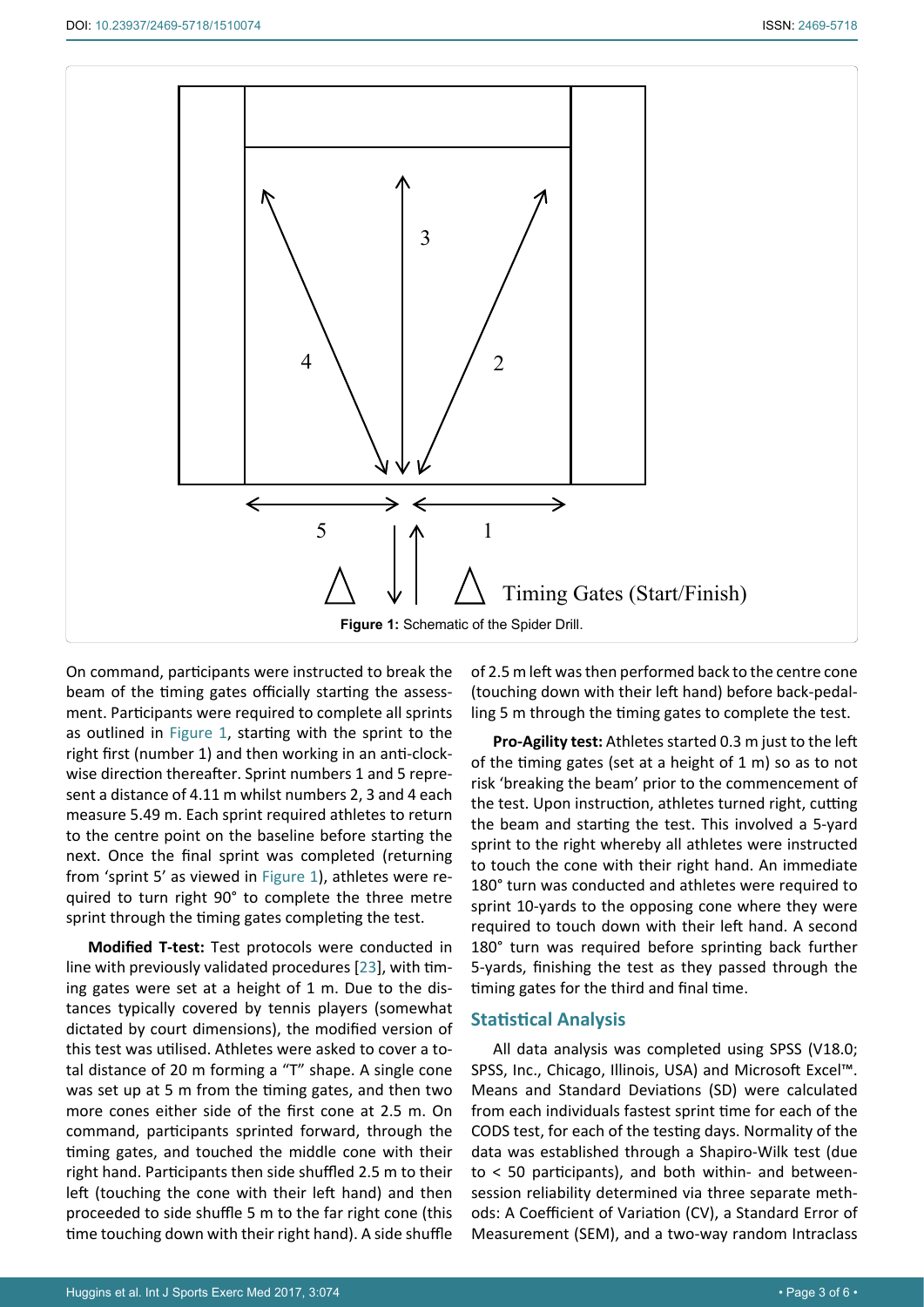<span id="page-4-0"></span>

| <b>CODS Test</b>           | <b>Session 1</b> |        |            |                       | <b>Session 2</b> |        |            |                       |
|----------------------------|------------------|--------|------------|-----------------------|------------------|--------|------------|-----------------------|
|                            | Mean ± SD        | CV (%) | <b>SEM</b> | ICC (± 95% CI)        | Mean ± SD        | CV(% ) | <b>SEM</b> | ICC (± 95% CI)        |
| Spider Drill (s)           | $16.3 \pm 1.4$   | 2.1    | 0.1        | $ 0.93(0.74-0.98) $   | 16.2 ± 1.5       | 1.8    | 0.07       | $ 0.95(0.86 - 0.99) $ |
| <b>Modified T-Test (s)</b> | $6.1 \pm 0.5$    | 3.6    | 0.11       | $ 0.79(0.52 - 0.94) $ | $6.2 \pm 0.6$    | 3.6    | 0.1        | $ 0.83(0.59 - 0.95) $ |
| <b>Pro-Agility (s)</b>     | $5.6 \pm 0.6$    | 3.5    | 0.07       | $ 0.88(0.66 - 0.97) $ | $15.5 \pm 0.6$   | 4.1    | 0.15       | $ 0.69(0.36 - 0.90) $ |

**Note:** Mean values are a representation of the group average from each individuals fastest sprint time.

s = Seconds; SD = Standard Deviation; CV = Coefficient of Variation; SEM = Standard Error of Measurement; ICC = Intraclass Correlation Coefficient; CI = Confidence Interval.

<span id="page-4-1"></span>**Table 2:** Between-session reliability for each of the three CODS assessments.

| <b>CODS Test</b>       | <b>Session 1</b> | <b>Session 2</b> | <b>Best time</b> | Between sessions |         |                       |                |                   |
|------------------------|------------------|------------------|------------------|------------------|---------|-----------------------|----------------|-------------------|
|                        | Mean ± SD        | Mean ± SD        | Mean ± SD        | CV (%)           | SEM (s) | $ ICC (± 95\% CI) $   |                | $ SDD(s) SDD(\%)$ |
| Spider Drill (s)       | $16.3 \pm 1.4$   | $16.2 \pm 1.5$   | $16.04 \pm 1.42$ | 1.7              | 0.06    | $ 0.95(0.82 - 0.99) $ | 0.17           | 1.06              |
| Modified T-Test (s)    | $6.1 \pm 0.5$    | $6.2 \pm 0.6$    | $6.07 \pm 0.52$  | 1.2              | 0.01    | $ 0.97(0.87 - 0.99) $ | $ 0.04\rangle$ | 0.66              |
| <b>Pro-Agility (s)</b> | $5.6 \pm 0.6$    | $5.5 \pm 0.6$    | $5.39 \pm 0.42$  | 3.7              | 0.13    | $ 0.66(0.11 - 0.90) $ | 0.35           | 6.49              |

**Note:** Mean values are a representation of the group average from each individuals fastest sprint time.

s = Seconds; SD = Standard Deviation; CV = Coefficient of Variation; SEM = Standard Error of Measurement; ICC = Intraclass Correlation Coefficient; CI = Confidence Interval; SDD = Smallest Detectable Difference.

Correlation Coefficient (ICC) with absolute agreement. This modality of ICC was used due to its capacity to detect absolute agreement within both rank and score. To coincide with previous research, accepted CV values were set at < 10% [[27](#page-6-12)], and ICC values reported above 0.75 were accepted as reliable [[23](#page-6-8)[,27](#page-6-12),[28](#page-6-13)]. All measures of within-session reliability were determined through the three trials for each of the CODS tests. All measures of between-session reliability were determined through use of the fastest trial from the pooled trials from each given testing day. SDD was subsequently calculated from the SEM to detect random error scores between testing sessions, and thus to detect meaningful differences. Initially, the SEM was calculated through the equation:  $\lceil SD[$  *pooled*  $] * \sqrt{1 - I} CC$ . Subsequently, SDD was calculated through the equation:

$$
[1.96*(\sqrt{2})*SEM][29].
$$

# **Results**

The Shapiro-Wilk test concluded all data to be normally distributed ( $p > 0.05$ ). Mean, SD, CV, SEM, and ICC values reporting reliability within-sessions are displayed in [Table 1](#page-4-0), and between-session reliability reported within [Table 2](#page-4-1). All CV values (both within- and betweentesting sessions) are below the accepted threshold of 10% (1.21 - 4.1%), and SEM values are consistent within tests both within- and between- testing sessions.

The spider drill provided high test retest reliability, as illustrated through the ICC, both within-session (ICC = 0.93 - 0.95) and between-sessions (ICC = 0.95). The modified t-test also provided high test retest reliability both within- (ICC =  $0.79 - 0.83$ ) and between-sessions (ICC =  $0.97$ ). Lower test retest consistency was identified however for the Pro-Agility test, with ICC scores within-session ranging from 0.69 - 0.88 (95% CI: 0.36 - 0.97), and between-session identified as 0.66 (95% CI: 0.11 - 0.9).

All values for SDD are provided within [Table 2,](#page-4-1) with

data reported both in absolute terms (seconds), but also as a percentage (%) of their best time.

#### **Discussion**

To the authors' knowledge, a small sample of literature to date has assessed the reliability and validity of both the modified t-test [[23](#page-6-8)] and pro-agility [\[15](#page-6-6)[,22](#page-6-7)] CODS tests, which are theorised to be applicable CODS assessments for youth tennis athletes [[11](#page-5-7)]. However, this is the first study to evaluate the reliability (both within- and between- testing sessions) of the spider drill CODS assessment in comparison to other CODS assessments specifically within elite youth tennis athletes. Overall, our results indicate that the spider drill is a reliable measure of CODS within youth tennis athletes, and can be used with confidence to detect meaningful differences in CODS.

All CODS assessments achieved low typical percentage error, with this both within-session (CV = 1.8 - 4.1%) and between-session (CV =  $1.2 - 3.7%$ ). In addition, SEM values were recorded in order to identify which CODS test had the smallest margin of error, as this can assist in detecting true changes when these are greater than the error in the test [\[15](#page-6-6)]. Results identified these to be consistent within all tests both within- and between- testing sessions. However, when this information is coupled with test retest consistency data through the ICC, the pro-agility appears to be less reliable than initially anticipated, with both within-session (e.g. testing session 2: ICC = 0.69, 95% CI: 0.36 - 0.90), and between-sessions (ICC = 0.66, 95% CI: 0.11 - 0.90) reliability falling outside of the proposed threshold. These findings are contradictory to those from Stewart, et al. [[15](#page-6-6)], of whom found high intraday reliability (ICC = 0.9, 95% CI: 0.84 - 0.94) for pro-agility within a sample of physical education students of similar ages to those of the present study (16.7 ± 0.6 years), and to those of Mayhew, et al. [[22\]](#page-6-7), who concluded the pro-agility test to hold strong reliability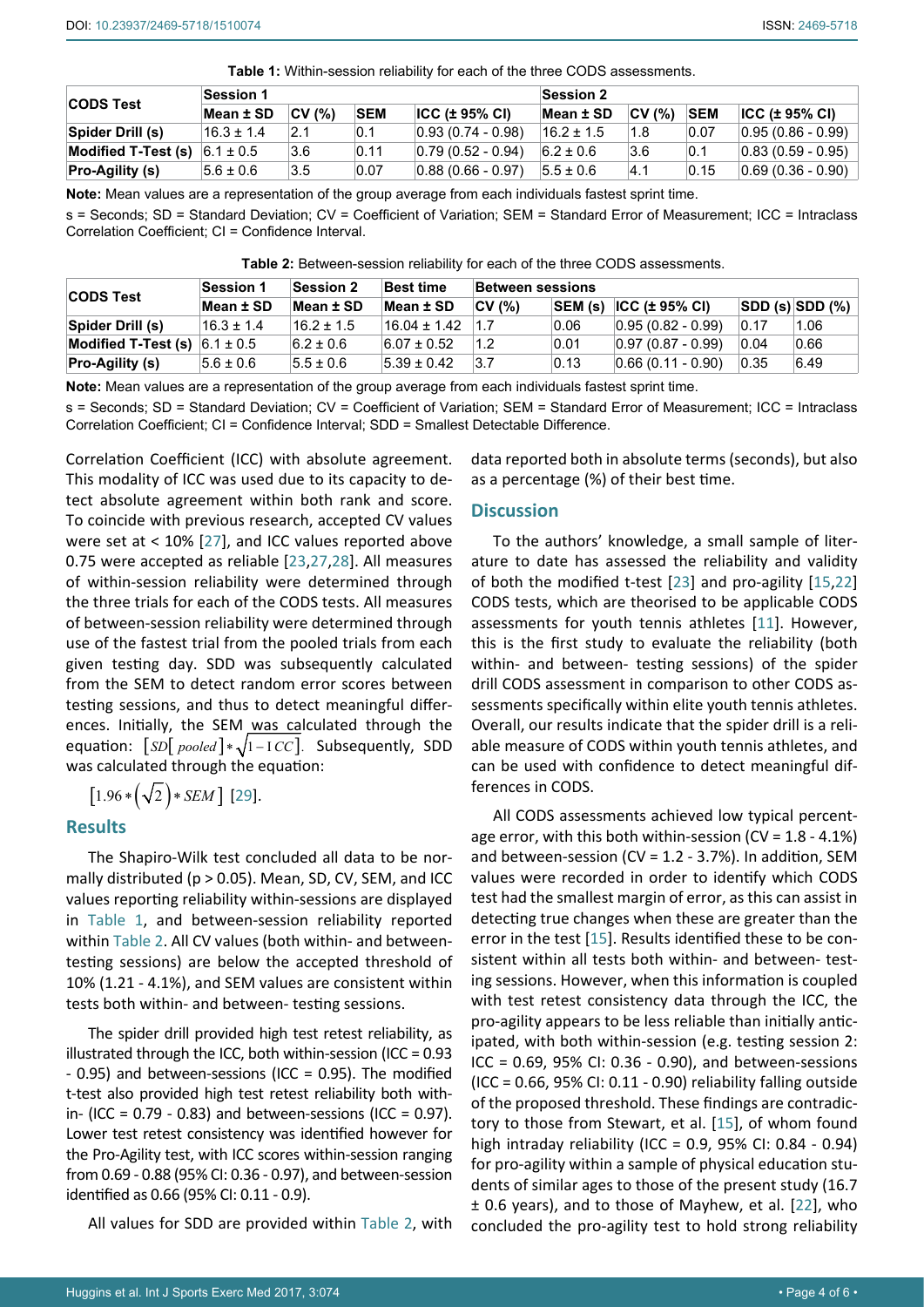$(ICC = 0.8)$ . While measures of consistency are important, Stewart, et al. [[15](#page-6-6)] alluded to research which may suggest that within-subject error (i.e. CV and SEM) may be a better measure of reliability, given the importance of detecting error on an individual level to ensure accurate monitoring of performance. The greatest SEM values were also identified however for the pro-agility test both within- and between- sessions (SEM = 0.1 - 0.11 & 0.13 respectively), this somewhat surprising given the overall time to complete the test was the shortest of the three.

Previous studies examining the reliability and validity of CODS assessment have employed participants of similar age ranges. Within this study, though all ten participants held a national ranking, the variation in age range can theoretically suggest each participant has had a different level of exposure or experience in terms of playing career; therefore, suggesting some may be more accustomed to the procedures of these assessments than others. Additionally, sample size may have been a limiting factor when comprehending the lower reliability scores within the pro-agility test to those previous suggested within the literature. Whilst this is can only be deemed speculative in nature, it should be noted that all data was identified to be normally distributed, thus allowing for parametric data analysis. As such, the results of this study can be determined applicable to a range of ages in youth tennis athletes, however future studies should look to utilise an athletic population from one age bracket in order to assume the likelihood of similar experience and playing exposure. This will therefore eradicate any issues regarding interage group reliability of such tests. As such, this will allow for a more holistic understanding of both within- and between- age groups, allowing practitioners to more precise when monitoring changes in scores within these CODS tests.

In conclusion, the present study has highlighted that both the spider drill and modified t-test are reliable tests to assess youth tennis athletes CODS ability. In order to be able to generalise these findings outside of youth tennis athletes, a wider population sample would be required. However, the aim of this investigation was solely to provide reliability statistics to support the use of the spider drill as a means of reliably assessing CODS within youth tennis athletes, and the findings support this notion.

With this in mind therefore, the use of the spider drill and modified t-test would be recommended based off their reliability both within- and between- testing sessions, with high test sensitivity to detect change (as illustrated through the SDD). In addition, results from the present study highlight that the pro-agility test may not be the most appropriate CODS test to use for elite youth tennis athletes.

Furthermore, speculation by Roberts, et al. [[11](#page-5-7)] suggests that more than one CODS test should be considered when

monitoring changes in CODS, attributing this to the vast complexity of movement patterns completed throughout tennis match play. Given how varied movement patterns occur within the spider drill, when compared to the modified t-test, but also of the notable differences in total time taken to complete these tests, it may be suggested that if practitioners are to use more than one CODS test, that test selection is dictated by the demands of the test, and thus movements that occur. With the spider drill demanding 180° turns, and the modified t-test incorporating lateral movements, it could be suggested that both of these tests hold strong ecological validity, thus supporting their use within youth tennis athletes. Future research however should look to explore this concept further.

# **Practical Application**

The results from this study highlight that the spider drill and modified t-test are both reliable measures of CODS within youth tennis athletes, and can be used with confidence to detect meaningful differences in CODS. Strength and conditioning coaches and sport science practitioners could consider changes in excess of  $\pm$  1.1% as meaningful when assessing CODS through the aforementioned CODS tests within youth tennis athletes, given that they are familiarised to the demands of such tests before hand.

#### **References**

- <span id="page-5-0"></span>1. [Bangsbo J \(1992\) Time and motion characteristics of com](http://research.ku.dk/search/?pure=en/publications/time-and-motion-characteristics-of-competitive-soccer(86af76a0-74cf-11db-bee9-02004c4f4f50)/export.html)[petition soccer. Science of Football 6: 34-42.](http://research.ku.dk/search/?pure=en/publications/time-and-motion-characteristics-of-competitive-soccer(86af76a0-74cf-11db-bee9-02004c4f4f50)/export.html)
- 2. [Deutsch MU, Kearney GA, Rehrer NJ \(2007\) Time motion](http://www.ncbi.nlm.nih.gov/pubmed/17365533)  [analysis of professional rugby union players during match](http://www.ncbi.nlm.nih.gov/pubmed/17365533)play. J Sports Sci [25: 461-472.](http://www.ncbi.nlm.nih.gov/pubmed/17365533)
- 3. [Dogramaci SN, Watsford ML, Murphy AJ \(2011\) Time-mo](http://www.ncbi.nlm.nih.gov/pubmed/20543744)[tion analysis of international and national level futsal.](http://www.ncbi.nlm.nih.gov/pubmed/20543744) J [Strength Cond Res](http://www.ncbi.nlm.nih.gov/pubmed/20543744) 25: 646-651.
- 4. [Lockie RG, Schultz AB, Callaghan SJ, Jeffriess MD, Berry SP](http://www.ncbi.nlm.nih.gov/pubmed/24149730)  [\(2013\) Reliability and validity of a new test of change-of-di](http://www.ncbi.nlm.nih.gov/pubmed/24149730)[rection speed for field-based sports: the change-of-direction](http://www.ncbi.nlm.nih.gov/pubmed/24149730)  [and acceleration test \(CODAT\).](http://www.ncbi.nlm.nih.gov/pubmed/24149730) J Sports Sci Med 12: 88-96.
- <span id="page-5-1"></span>5. [SpencerM, Lawrence S, Rechichi C, Bishop D, Dawson](http://www.tandfonline.com/doi/abs/10.1080/02640410410001716715)  [B, et al. \(2004\) Time-motion analysis of elite field hockey](http://www.tandfonline.com/doi/abs/10.1080/02640410410001716715)  [with special reference to repeated-sprint activity. Journal of](http://www.tandfonline.com/doi/abs/10.1080/02640410410001716715)  [Sports Sciences 22: 843-850.](http://www.tandfonline.com/doi/abs/10.1080/02640410410001716715)
- <span id="page-5-2"></span>6. [Kovacs MS \(2006\) Applied physiology of tennis perfor](http://www.ncbi.nlm.nih.gov/pubmed/16632565)mance. [Br J Sports Med](http://www.ncbi.nlm.nih.gov/pubmed/16632565) 40: 381-385.
- <span id="page-5-6"></span>7. Kovacs M (2009) Movement for tennis: The importance of lateral training. Strength and Conditioning Journal 31: 77-85.
- <span id="page-5-3"></span>8. Roetart E, Brown S, Piorkowski P, Woods R (1996) Fitness components among three different levels of elite tennis players. Journal of Strength and Conditioning Research 10: 139-143.
- <span id="page-5-4"></span>9. [Fernandez J, Mendez-Villanueva A, Pluim BM \(2006\) In](http://www.ncbi.nlm.nih.gov/pubmed/16632566)[tensity of tennis match play.](http://www.ncbi.nlm.nih.gov/pubmed/16632566) Br J Sports Med 40: 387-391.
- <span id="page-5-5"></span>10. [Fernandez-Fernandez J, Ulbricht A, Ferrauti A \(2014\)](http://www.ncbi.nlm.nih.gov/pubmed/24668375)  [Fitness testing of tennis players: How valuable is it?](http://www.ncbi.nlm.nih.gov/pubmed/24668375) Br J [Sports Med](http://www.ncbi.nlm.nih.gov/pubmed/24668375) 48: 22-31.
- <span id="page-5-7"></span>11. [Roberts T, Turner A, Meyers R \(2011\) A field based test](http://eprints.mdx.ac.uk/14646/)  [battery for tennis. Professional Strength and Conditioning](http://eprints.mdx.ac.uk/14646/)  [Journal 20: 13-22.](http://eprints.mdx.ac.uk/14646/)